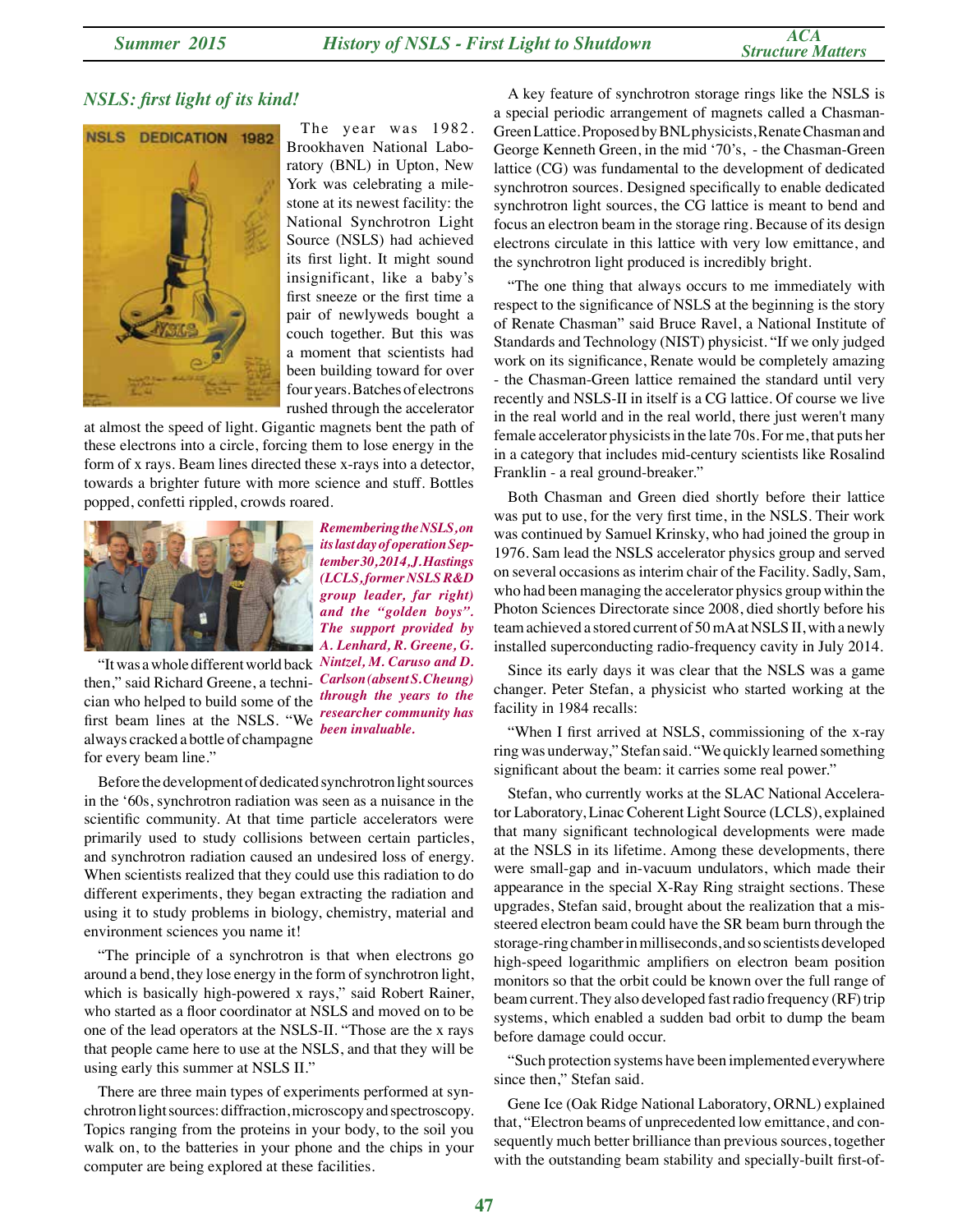their-kind beam lines of the NSLS allowed for crystallography that had previously been possible at only a proof-of-principle level or totally impractical on earlier synchrotron radiation sources." Examples included, anomalous diffraction, surface diffraction, and microbeam diffraction. A great example of early surface diffraction experiments was the studies on X15, which helped pioneer truncation rod scattering.

Ice, a former member of the X14A PRT, one of the very first beam lines on the NSLS experimental floor, remembers that they brought the beamline pre-assembled on rails on the back of a truck.

"We arrived (from Oak Ridge) on a Friday but did not get fully unloaded ... The riggers left the forklifts behind so we finished unloading (the truck) and assembled it (the beam line) over the weekend," Ice said.

 Together with X14, the X13 beam lines constituted the first core beam lines dedicated to crystallography. Designed with very revolutionary dynamically-bent sagittal-crystal focusing optics, X14 was specially built for diffuse anomalous diffraction experiments and served to explore a number of new scientific directions such as anomalous powder diffraction, tomographic imaging, quasi crystals, x-ray fluorescence holography … X14 evolved into a workhorse beam line for studies of battery materials, transportation alloys and other materials where anomalous diffraction, high-resolution diffraction and/or high-intensity could be used to help identify minor overlapping phases.



*One of the first diffuse scattering maps from a single crystals of a nickel-80, iron-20 alloy from X14, the Oak Ridge National Laboratory (ORNL). www.iaea.org/inis/collection/NCLCollectionStore/\_Public/19/036/19036488.pdf*

The X13 beam lines were dedicated to structural crystallography and were later moved to X7 station. X13 A was specifically designed for powder diffraction, and X13 B was dedicated to single-crystal diffraction. The team proposing X13A was a typical PRT formed by members from the University community and BNL (T. Egami, University of Pittsburgh, and C. T. Prewitt, SUNY Stony Brook, and with David Cox, BNL Physics, as



spokesperson). They proposed to the Department of Energy (DOE) a powder diffraction beam line that used energy-dispersive solid-state detectors, along with high resolution, energy-dispersive crystal analyzers and highresolution, angle-dispersive monochromators, to study the structure of disordered materials, phase transformations,

kinetics and structure at high pressure and the crystal structure of inorganic solids. David Cox remembers that the initial proposal

was returned without being considered for funding since most of the project was considered of high risk. However members of the PRT persisted (D. Cox, J. Hastings and W. Thomlinson) performing a series of experiments at CHESS (Cox, Hastings, Thomlinson and Prewitt (NIM, 1983); Hastings, Thomlinson and Cox, J. Appl. Cryst. 1984) to demonstrate the feasibility of the techniques. Subsequently, a high-resolution powder diffraction beam line was commissioned on the X13A port in 1984. This pioneering initiative attracted several companies such as DuPont, Geophysical Lab, CIW, Union Carbide Allied Chemical and later Mobil. The rest is history.



X13B was developed by the BNL Chemistry Department for crystallographic research and started operation in May 1985 with Åcke Kvick (Maxlab Lund, Sweden) as spokesperson. In the early '90's Åcke moved to the European Synchrotron Radiation Facility (ESRF, Grenoble, France). The experimental station included a 6-circle diffractometer and an oscillation camera for data collection on film. The optical components included a double-crystal Si monochromator and Rh coated horizontal focusing mirror. Early protein crystallography experiments with unfocused radiation included the collection of partial oscillation data for the proteins metallothionein, aconitase and ferredoxin in collaboration with Drs. C. D. Stout and A. Robbins (University of Pittsburgh) and W. Dytrych (University of Chicago). In fact the first complete data collection on a protein crystal at the NSLS was performed on the b2 component of the iron containing protein ribonucleotide reductase out to a resolution of 3 A in collaboration with P. Nordlund and his group from the Agricultural University of Sweden (*www.iaea.org/inis/collection/NCLCollectionStore/\_Public/17/065/17065212.pdf,* p 228). The group published the structure later in Nature (*Nature*  345, 593 - 598 (14 June 1990); doi:10.1038/345593a0) to 2.8 Å resolution. However, the first reference in the RCSB to a structure determined at the NSLS was that of the regulatory domain of scallop myosin at 2.8 Å resolution by Cohen's Group on X12C (*Nature* 368, 306-312 (24 March 1994); PubMed: 8127365; DOI: 10.1038/368306a0; PDB 1SCM). In addition to the protein crystallography experiments, X13 B was used for a broad range of chemical crystllogrphy investigations as well.

The X12 B and C beam lines of the former BNL Biology Department were initially commissioned by Benno Schoenberg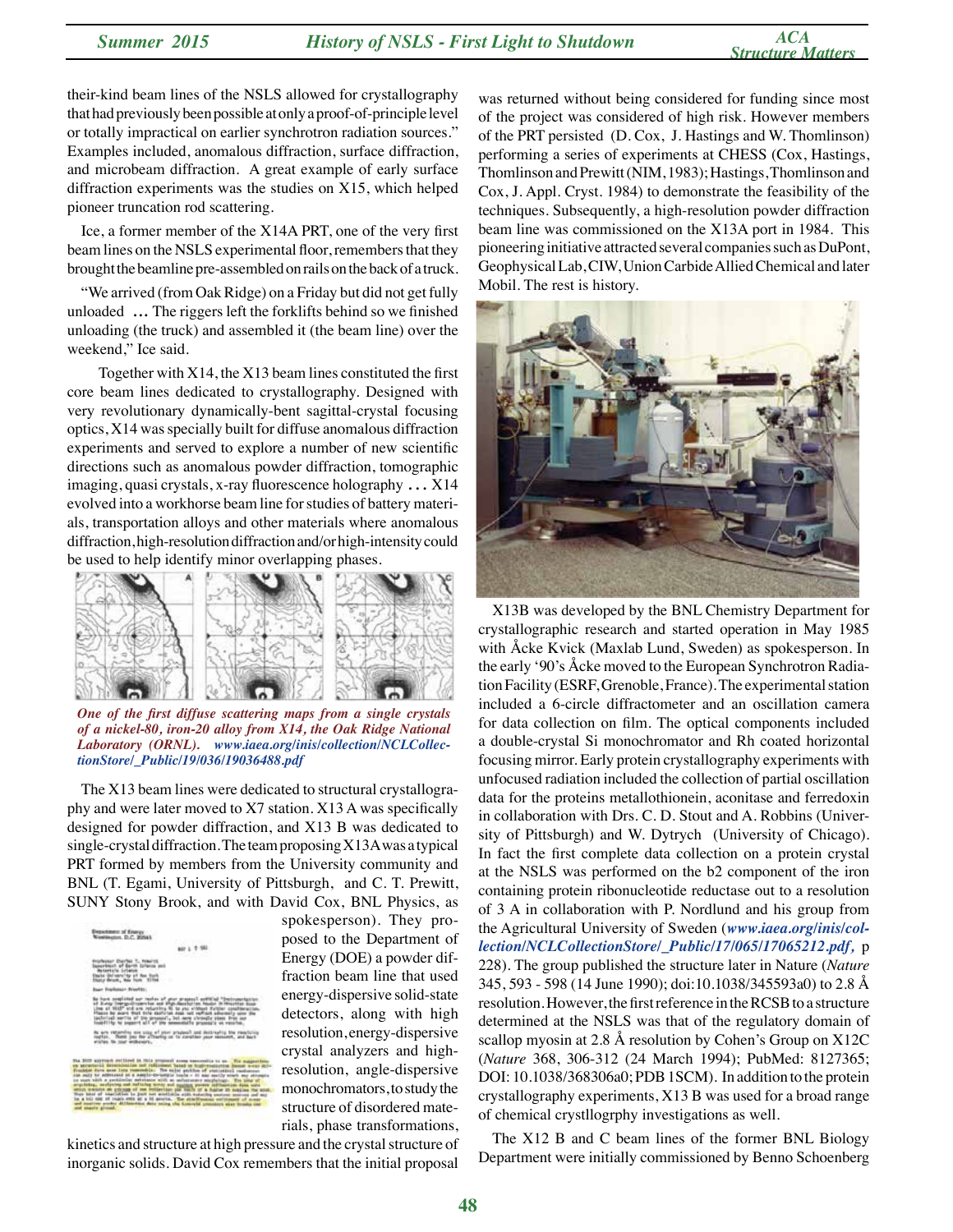(now at Los Alamos National Laboratory), to the NSLS, where J. Hastings (now at SLAC Linac Coherent Light Source, LCLS) and W. Thomlinson (now at Canadian Light Source, CLS) designed and commissioned the optics. R. Sweet built and commissioned the end-station with an Arndt-Wonacott Rotation Camera (Apple-IIc), that he brought from UCLA. For several years the only way to collect data was on film. Always supporting the use of electronic detectors, the X12 Biology Department beam lines, through Sweet, became a natural place for prototype testing or to be one of the first beam lines to own a newly developed detector. The addition of an electronic detector to X12 C and later a cryogenic system to cool the crystals was a real boost to the structural biology program at the NSLS. The small-angle scattering program, on X12 B, was developed by Malcom Capel (now at APS-NECAT), who had joined the biology group in 1985; however by the late '90's the high demand for singlecrystal macromolecular crystallography had taken over most of the beam time available on X12 B.

"The X4 beam lines started rather late" recalls Wayne Hendrickson (Columbia University), spokesperson for the Howard Hughes Medical Institute (HHMI) PRT. "The program rose HHMI decided to invest in the work we were doing at Columbia University and I proposed at that time they were talking to me that what we really should do is to build a beam line at a synchrotron to take advantage of the advances that were happening. … The program really took off when Craig Ogata (now at APS) joined us and with a lot of help from Howard Hughes people. Together we celebrated our first successful experiments in 1992."

The X4 beam lines were specially designed for multiple anomalous diffraction (MAD) experiments. X4A was designed to cover a very broad energy range … "essentially from the Uranium M edge to the Uranium K edge" explained Hendrickson. Using a sagittal focusing monochromator and toroidal mirror this was the beam line for MAD phasing!

Macromolecular Crystallography (MX) exploded at the NSLS in the late '90's. With the advent of reliable cryosystems and better detectors, and further supported by increased funding, the number of PRTs and structural biology beam lines increased to a total of 10 beam lines at the NSLS. Cold Spring Harbor, Los Alamos and NCI partnered with the recently created Protein Crystallography Research Resource (PXRR) to manage several beam lines dedicated to MX. The development of a macromolecular program on insertion-device beam lines by Lonny Berman, Robert Sweet (NSLS II) and the late Paul Sigler (Yale University) on X25 enabled research programs such as those pursued by Mackinnon's group and the groups of Ramakrishnan and Steitz. Anomalous sulfur signal was explored by Z. Dauter (NCI) on the X9 beam line and more recently by Q. Liu on X4. Two new crystallography beam lines were built in the early 2000's: one, X6A on a bending magnet, was built solely by the NSLS with support from the NIGMS, while the second, X29, was built as a partnership between the PXRR, NSLS and Case Western Reserve. This investment contributed to roughly to 1/3 of the user population and approximately 1/3 of the publications.

"Many people, students, post-doctoral and visiting researchers, of various cultural backgrounds, came to the NSLS attracted by the intellectual environment  $\ldots$ ," said Chi-Chang Kao (SLAC). He himself joined the NSLS as a post-doctoral fellow in 1988 attracted by the vibrant scientific community.

According to Barry Karlin (NIST), who arrived at the NSLS in 1983 , " … many graduate students came to be famous scientists …"

Several courses and workshops promoted at the NSLS took on their own identities and were adopted, modified and perfected at other facilities … like the "Rapid Data" workshop initiated by Robert Sweet (NSLS II). Others dedicated to several subjects relevant to special interest groups were organized and highly attended by the community, like the Absorption Spectroscopy workshops organized by Bruce Ravel, Anatoly Frenekel, Simon Bare and Syed Khalid or the Crystallization focus on: … by Vivian Stojanoff. These courses brought large numbers of graduate students, post-doctoral fellows and scientists together: for many it was their first visit to the NSLS. Smaller workshops like the X6A workbench targeting smaller groups provided a more basic view on MX data collection, along with molecular structure determination, and were further extended to other methods such as with the X9 Small Angle Scattering workshop.

The NSLS had a very dynamic user community and will always have a special place in the memory of those who did their first synchrotron experiments there. The Friday lunch seminars established by Dennis McWhan (NSLS chair 1990-1995; Associate BNL Director 1995-2000) brought the community together. He used to tour the experimental floor on Thursday nights asking users about their experiments and inviting two groups to present their latest results hot of the press! It was a great way to exchange ideas and initiate multidisciplinary research … but the highlight were the cookies and cakes provided by Carolyn McWhan, Denis wife.

But synchrotron science entered a new era and BNL began phasing out the NSLS in the late 2000's, for a bigger and brighter facility: the NSLS-II. The NSLS-II, which celebrated its own first light in October 2014, is currently considered one of the world's most advanced synchrotrons, producing x rays up to 10,000 times brighter than the NSLS. The new facility is almost half a mile in circumference–nearly five times the circumference of the NSLS. And while the concept of synchrotrons–bunches of electrons propelled by magnets traveling around and around in giant circles–might seem abstract, the consequences of the research done at these sorts of facilities is monumental, affecting everything from technology to human health.

According to Timur Shaftan, an accelerator physicist at NSLS-II, in the early 2000s scientists came to the realization that the NSLS was becoming too old—other machines were providing brighter and more intense x-rays to enable more exciting experiments. So scientists decided to construct a new light source, the NSLS-II, which would support beamlines equipped in a much better way.

"It's a different level of science now," Shaftan said. "Once you have a better source of light you can see much clearer, you can see many more details and have a look at those phenomena that nature hid for us."

Peter Siddons (NSLS-II) has been working at the NSLS since 1985. He was involved in many of the "firsts" devising new